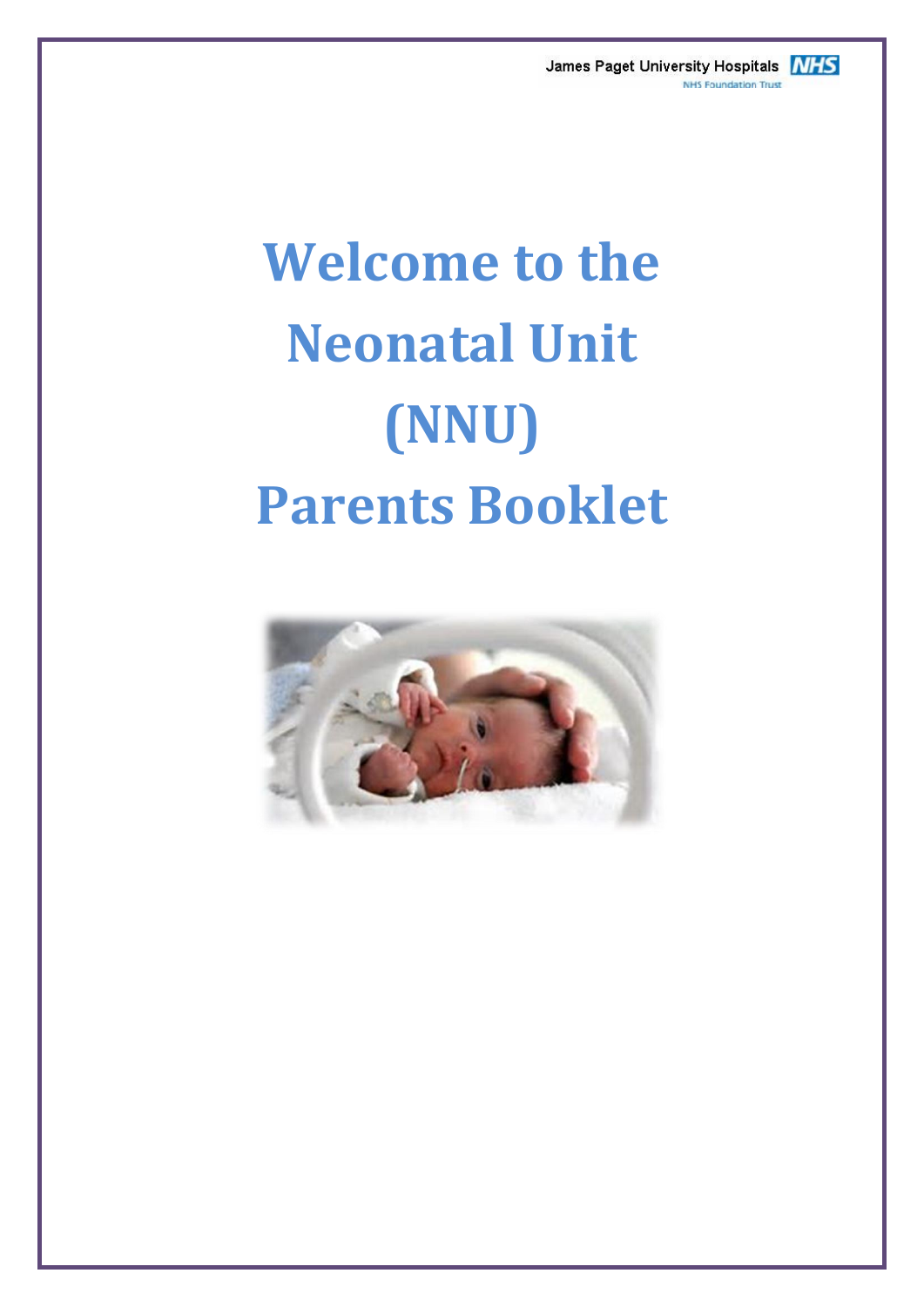

#### **Table of Contents**

|                                                   | Page           |
|---------------------------------------------------|----------------|
|                                                   | 1              |
|                                                   | $\overline{2}$ |
|                                                   | 3              |
|                                                   | 3              |
|                                                   | 4              |
|                                                   | 4              |
|                                                   | 4              |
|                                                   | 5              |
|                                                   | 6              |
|                                                   | 6              |
|                                                   | 7              |
|                                                   | 7              |
|                                                   | 7              |
|                                                   | 7              |
|                                                   | 7              |
|                                                   | 8              |
|                                                   | 8              |
|                                                   | 8              |
|                                                   | 8              |
| <b>Investigations, Procedures and Treatments</b>  | 9              |
| Further Information on Investigations, procedures | 10             |
|                                                   | 11             |
|                                                   | 12             |
|                                                   | 13             |
|                                                   | 14             |
|                                                   | 15             |
| Useful Telephone Numbers and Websites             | 16             |

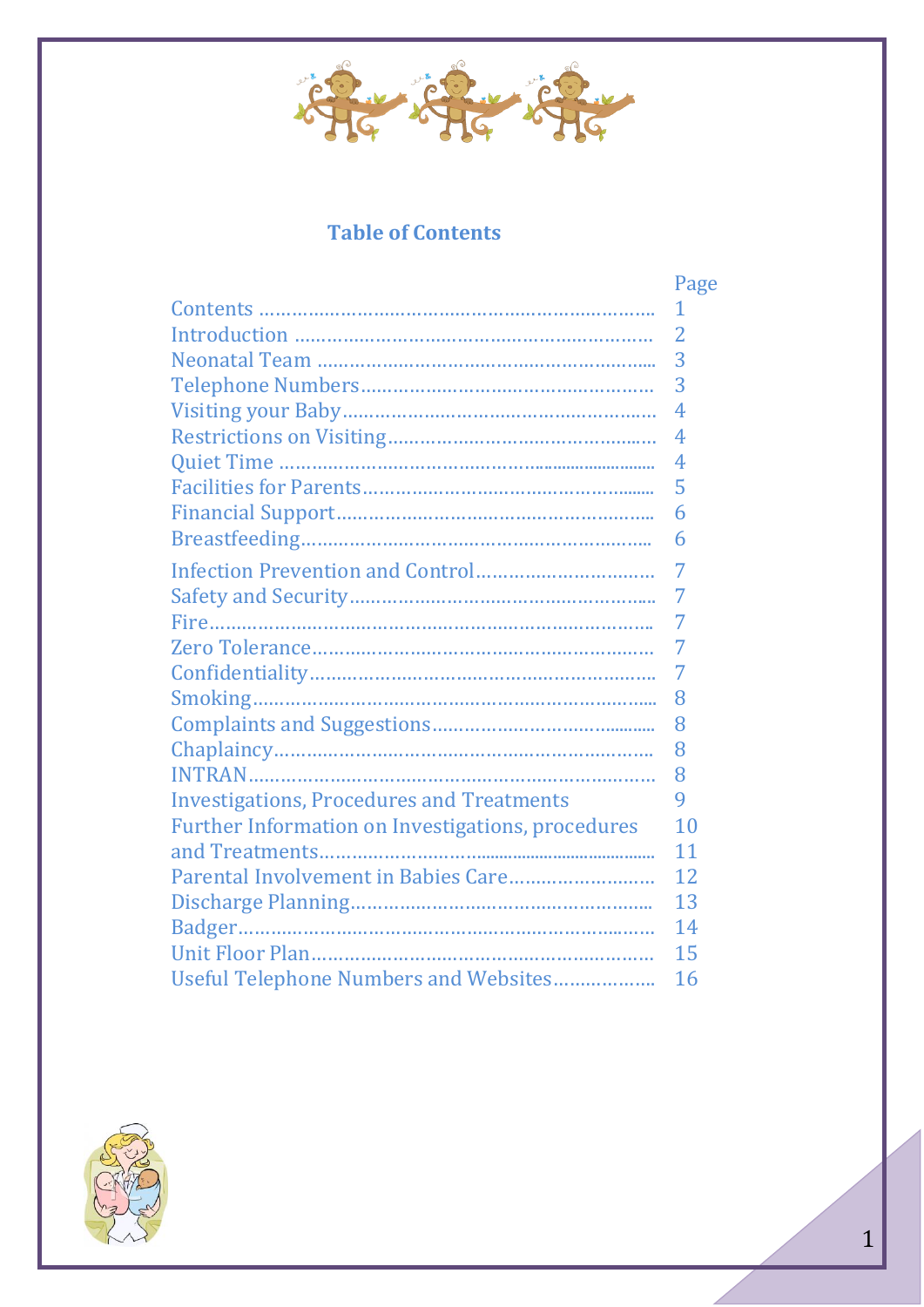

#### **Introduction**

Congratulations on the birth of your new baby. We understand this is a particularly stressful and difficult time for you and hope that you find the following information useful.

# **Neonatal Units (NNU)**

Our neonatal unit is part of the East of England Neonatal Network and within this network there are 17 units and each Neonatal Unit is categorised into one of three levels:

- Level One: Special Care Neonatal Units
- Level Two: High Dependency Neonatal Units
- Level Three: Neonatal Intensive Care Units

Our unit is the level one unit for the Norfolk Region.

Within NNU you will find we provide many different types of specialised neonatal care, both for babies that are very small and premature (more than 30 weeks gestation) to term babies born with complications.

Sometimes babies within our unit may require a different level of care either they are born at JPUH less than 30 weeks gestation or require further specialised care such as surgical assessments. This will mean they need to be transferred to another unit within the region or the East of England Network, on rare occasions where cots are unavailable within the network it may mean a transfer out of area such as London.



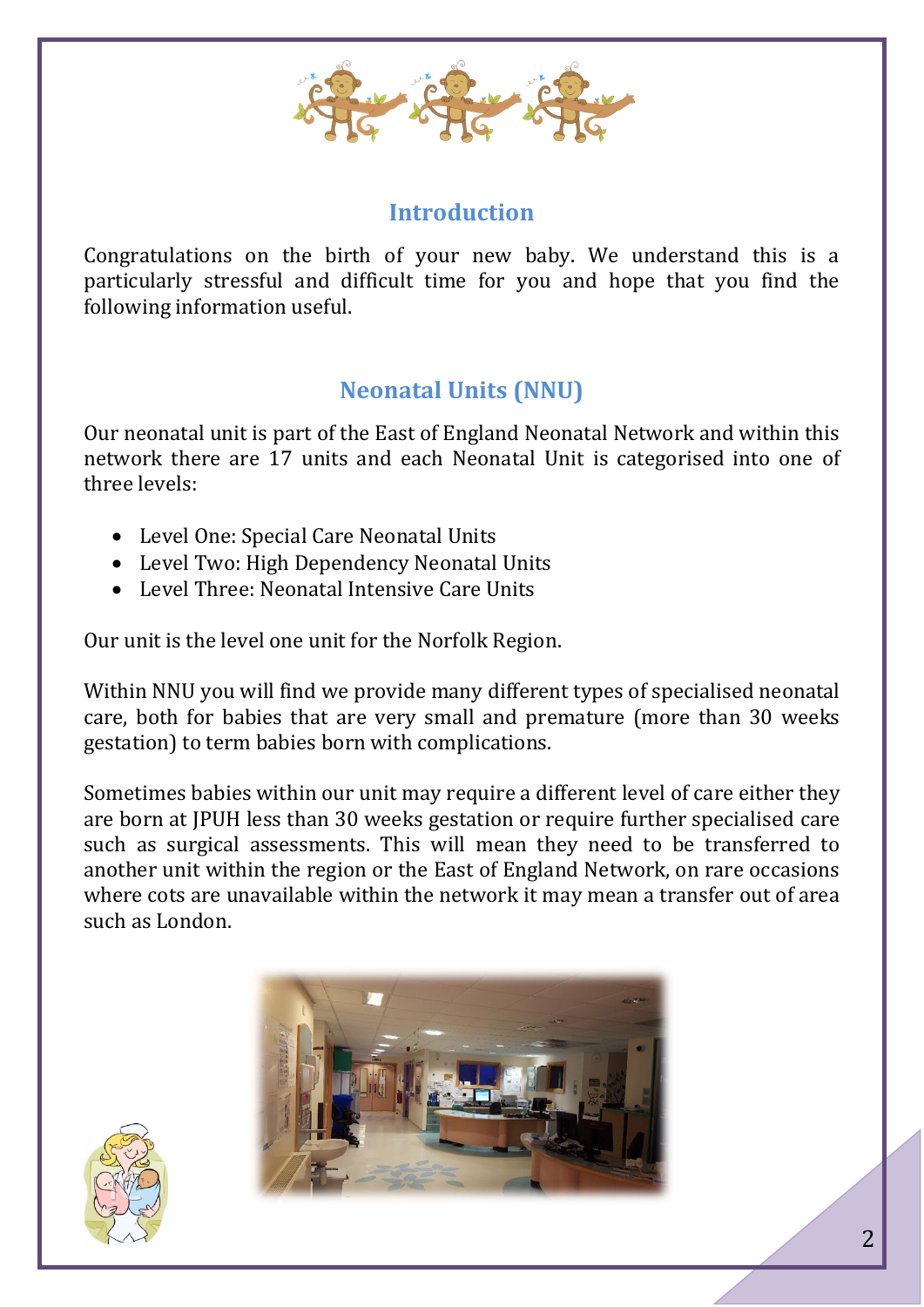

To provide the specialised neonatal care we have a dedicated team of nursing staff consisting of a Neonatal Senior Sister, Neonatal Sisters, Neonatal Staff Nurses, Paediatric Staff Nurses, Nursery Nurses, Neonatal Clinical Educator and Neonatal Outreach Sister. We also have a dedicated Ward Clerk and Housekeeper. You can see pictures of our team on our photo board. Above each incubator/cot space there is a wipe board identifying the name of the nurse looking after your baby each shift and their named consultant.

Our medical team consists of Paediatric Consultants, Paediatric Registrars and Senior House Officers (either Paediatric or GP trainees) and Paediatric Nurse **Practitioners** 

We also have a multidisciplinary team made up of Hearing Screen Coordinators, Ophthalmologist, Dietician, Speech and Language Therapist, Cleft Team, Breastfeeding Support Workers and Safeguarding (Eden) Team. We also have student nurses and midwives on placement as part of their training and often have medical students working alongside the Doctors.

You will find that the nursing team work 12 hour shifts:

- Day =  $0700 1930$
- Night =  $1900 0730$

Our Neonatal Senior Sister works Monday to Friday

Our Neonatal Clinical Educator works a variety of 12 hour shifts both clinically and non-clinically throughout the week.

Our Neonatal Outreach Sister works Mon, Tues, Thurs and Fri.

# **Telephone Numbers**

We are happy for you to contact us at any time to ask about your baby, please be aware we only give out information to parents, unless we have permission given by a parent to inform other family members.

**Direct telephone Line (01493) 452202 or 452291**



Our handover times are:

Nursing: 0700-0730 and 1900-1930 Medical: 0900-0930, 1700-1730 and 2100-2130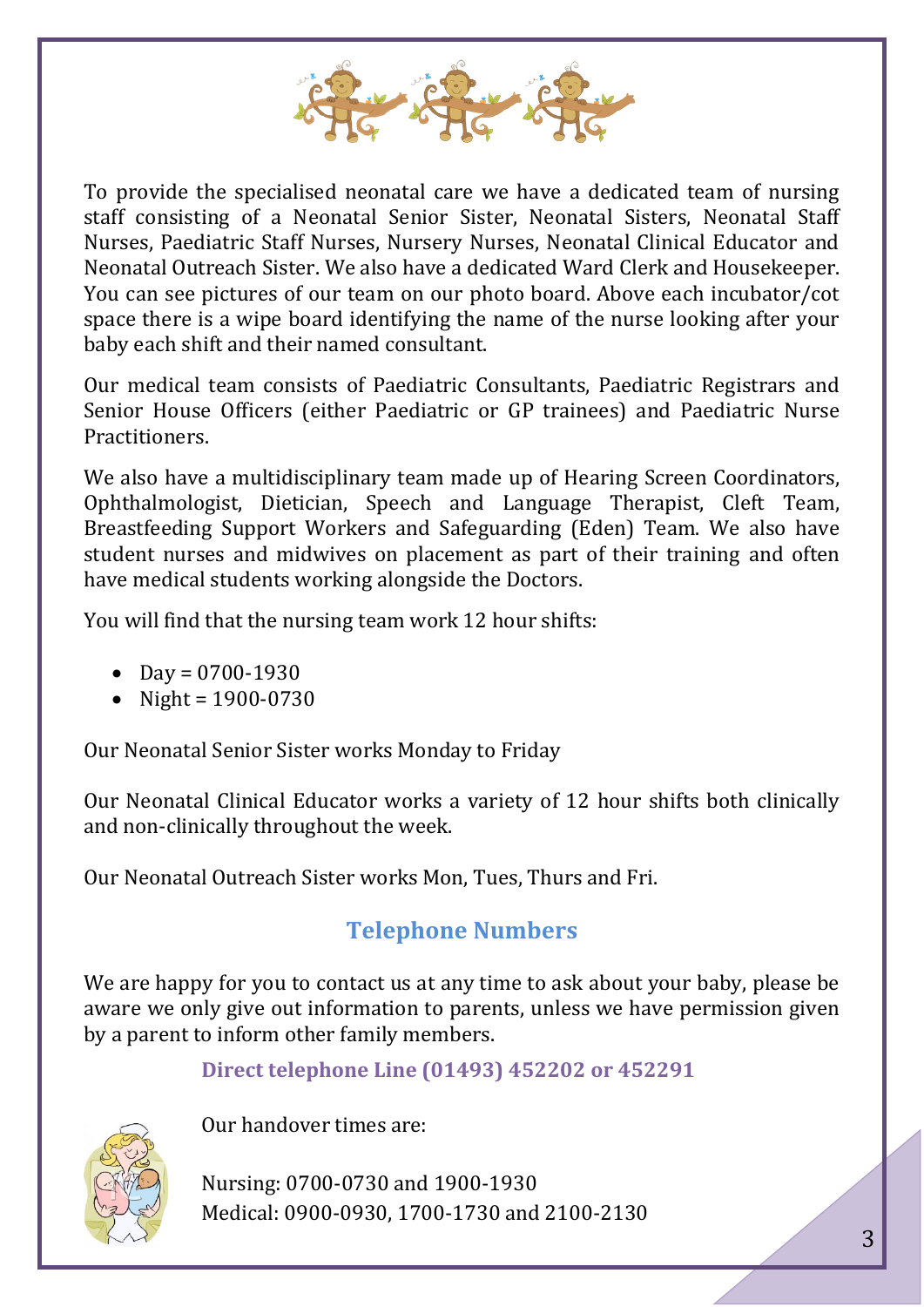

**Visiting your baby**

We have an open visiting policy for parents, siblings and grandparents, so please visit your baby whenever you wish during the day and night. We suggest that other visitors be restricted to late afternoon/early evening but this is at your own discretion.

*No visitors will be allowed to visit without parents being present unless prior arrangements have been made and names have been given to nursing staff and documented in the baby's notes*

# **Restrictions on visiting**

- Children under sixteen years of age other than direct siblings to babies will not be permitted to visit.
- Between 1<sup>st</sup> November and 28<sup>th</sup> February no children aged two and under should visit due to the increased risk of winter infections.
- Only two adult visitors (including parents) at the baby's cot side at any time.
- The parents' room is for parents and siblings. If you have several visitors it may be more appropriate for them to use the café within main foyer.
- If you have friends or relatives working in the hospital that wish to visit, they may do so before their shift to minimise the risk of infection.

# **Quiet Time**

We aim to give babies a period of complete rest between 1300 and 1400 each day. Whenever possible we avoid undertaking any routine procedures or interventions during these times. We ask that only parents/carers visit during this time.



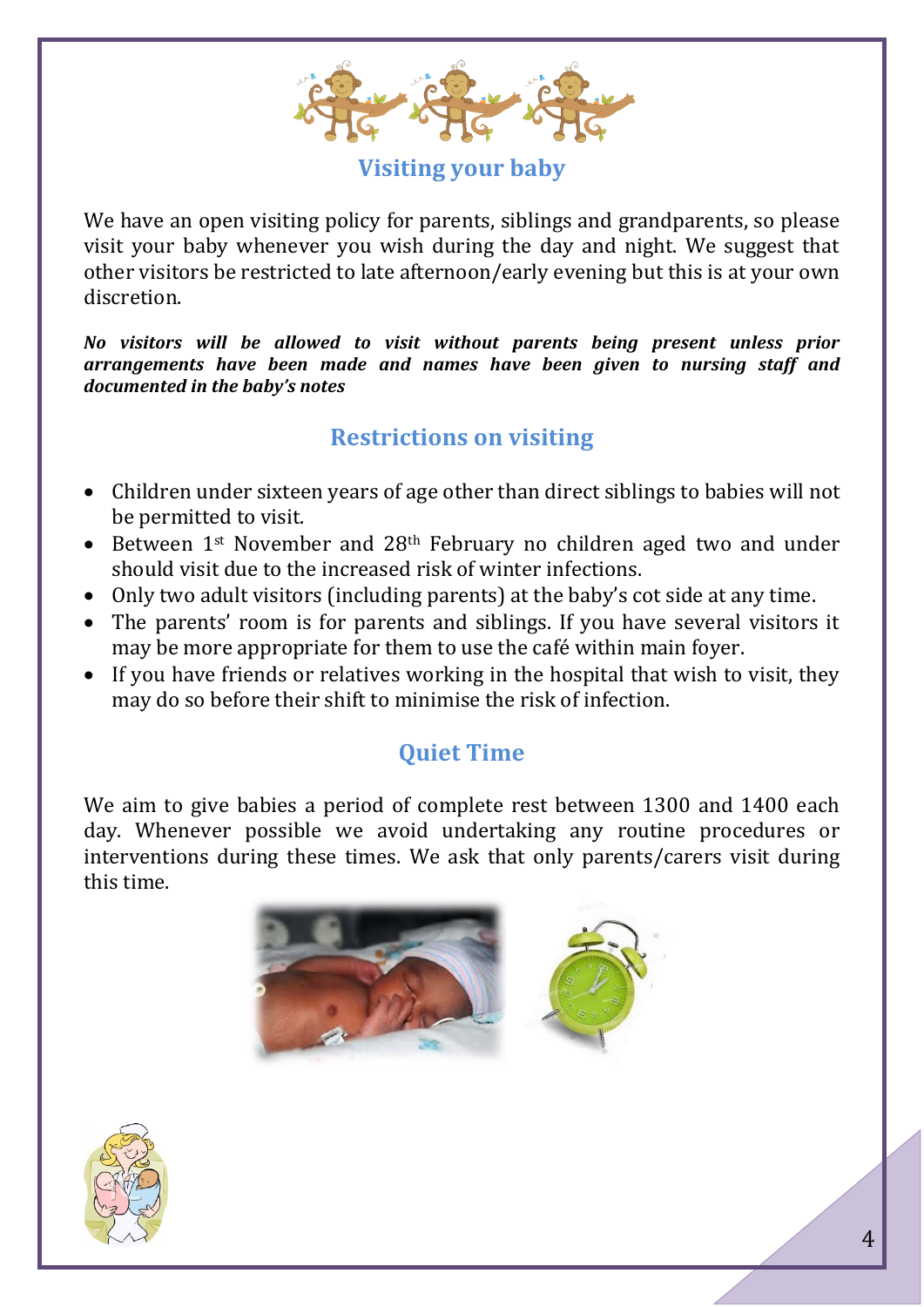**Facilities for parents**

A parent sitting room is available within the unit for you to sit and have a hot

drink, watch television or just a quiet place to sit. Within the sitting room there are books and some toys for siblings but please do not leave children unsupervised in the room.

There are baby changing facilities within the visitors' toilet opposite the sitting room.

> The unit kitchen is shared with parents where there are tea and coffee making facilities. You are welcome to use our fridge to store food/drinks but please ensure you name and date food/drink items. No hot drinks are permitted in the nurseries.

We have a parent bedroom with ensuite facilities located within ward 11 that is available for parents to be resident to establish breastfeeding or in preparation for home. This is our only parent bedroom so it is allocated by priority during busy times.

**Mobile phones** are permitted on the unit but please only use them in the corridors or sitting room. Phones should be in flight mode whilst in the nurseries.

We provide **free parking** for parents only, whilst your baby is with us on NNU. We can offer free parking to those that provide transport if you do not drive. We will validate your tokens on the unit at the nurses station.

**Local Public Transport**. There is a very good regular bus network operating throughout the Great Yarmouth borough (and Norfolk), many of which stop at the Hospital. Taxi's are also available for hire throughout the area. Please see hospital website: [www.jpaget.nhs.uk](http://www.jpaget.nhs.uk/) for further details







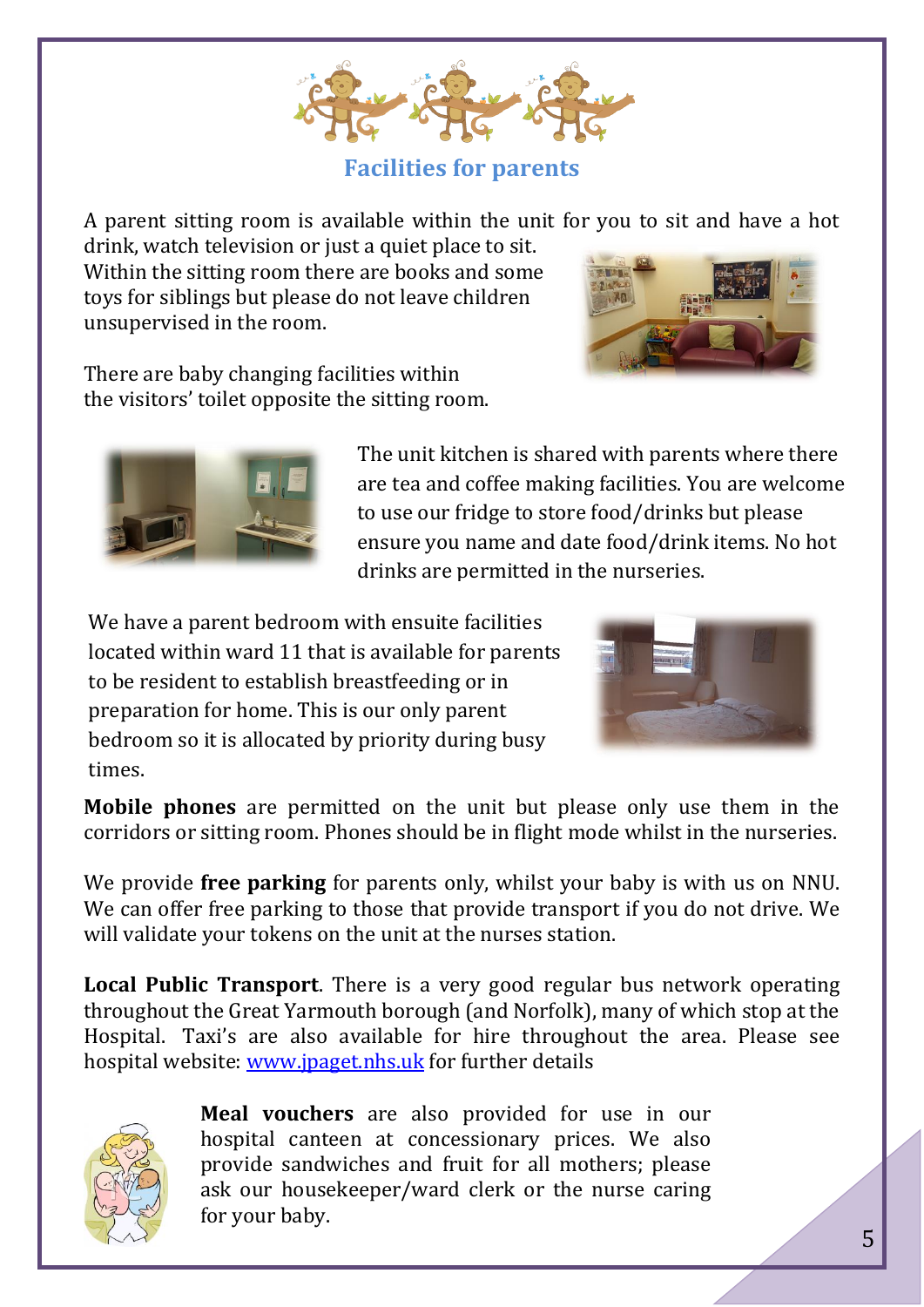

**Financial Support**

Please see the bliss website for information: **<http://www.bliss.org.uk/financial-advice-for-families>**

# **Breastfeeding**

We are a UNICEF Baby Friendly Initiative Accredited Hospital, achieving our Level Three in January 2016. This means we actively promote breastfeeding and value its importance for preterm or ill babies. Every drop of breast milk is valuable to your baby even if you are not able to exclusively breastfeed your baby. We support all mothers; however they choose to feed their babies. We want you both to enjoy a responsive, positive and rewarding experience whether you breastfeed or not. All staff on NNU, delivery suite and postnatal ward is trained to UNICEF standards to support mothers in all aspects of expressing and breastfeeding.

On the unit we have a breastfeeding/expressing room and a milk kitchen to store your milk either in the fridge or freezer, but due to limited space we may ask you to store some milk at home. We can also provide a pump on a trolley, so that you can express next to your baby and have screens to ensure privacy if you wish. We offer hand expressing packs, expressing logs and encourage skin-to-skin kangaroo care daily.







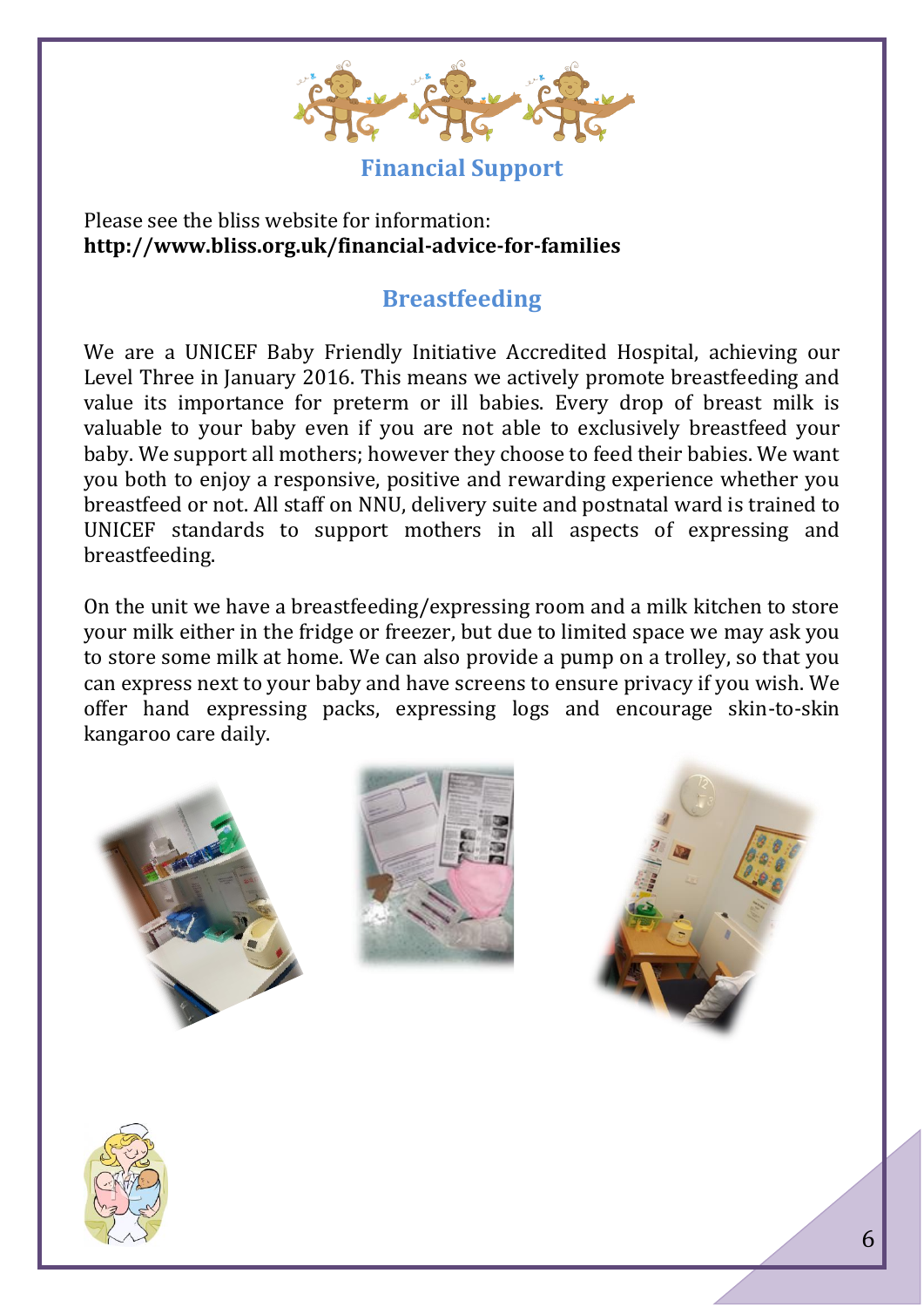

#### **Infection Prevention and Control**

Everyone entering the unit to visit must wash their hands and also use the alcohol foam. Hands should be washed prior to preparing feeds, carrying out feeds and after nappy changes. Visitors must remove outdoor coat/jackets, please hang them up in parents sitting room.

### **Safety and Security**

Doors to NNU are locked at all times. Please ring the doorbell to gain access to unit but please be aware we may not answer straight away if we are busy please wait patiently to be let in or out. You may be asked to identify yourself as a safety precaution. The trust is not responsible for loss of valuables and personal belongings left in the parents' room. Please keep these on you at all times.

#### **Fire**

In the event of a fire NNU staff will tell you what to do. Fire alarms are tested every Wednesday morning.

# **Zero Tolerance**

JPUH is a Zero Tolerance NHS Trust. Aggression, threatening and racist behaviour will not be tolerated. If any staff feel threatened at any time, visitors will be asked to leave the department or hospital security will be contacted.

# **Confidentiality**

Ward rounds are carried out daily at approximately 10 am by our medical team. You are welcome to stay for the ward round but please be aware you will be asked to wait in the sitting room whilst other babies are being discussed.

All information concerning your baby is strictly confidential and will only be given to you. A member of the nursing or medical team will be happy to update you regularly on your baby's care and progress. If you wish to talk to the consultant please ask the nursing team who will arrange a time for you.

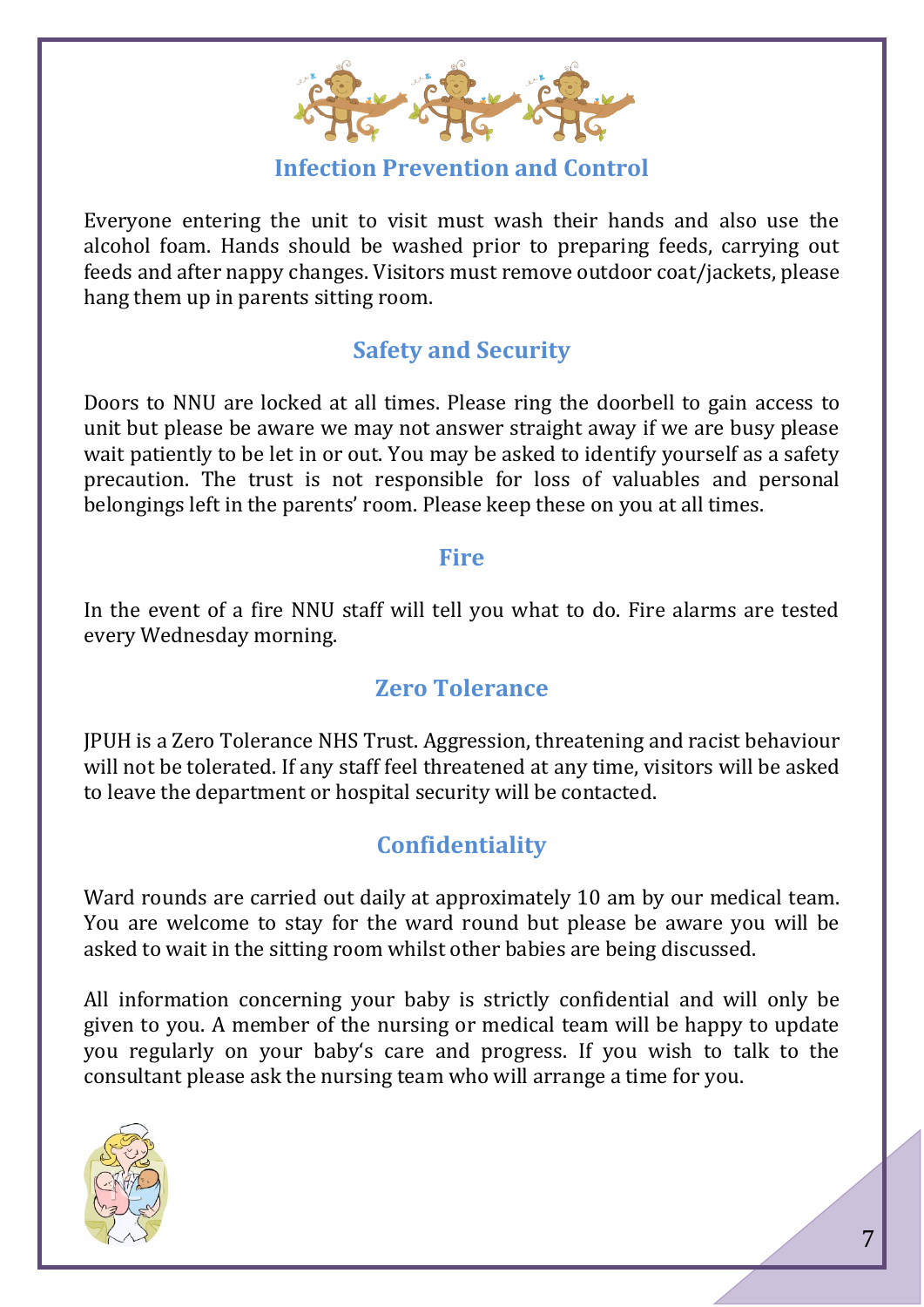

JPUH is a non-smoking site please only smoke within designated areas

# **Complaints and Suggestions**

If you have any concerns surrounding your baby's care, nursing or other issues, please make these known to a member of staff immediately as often issues can be resolved. Alternatively you can speak to the unit's Senior Sister or the Head of Neonatal, Children and Young Person's Services or contact PALS the Trust's Patient and Advice liaison Service (01493 453240).

Please also complete our friends and family survey cards prior to discharge as we will use data provided and suggestions to improve our services.

# **Chaplaincy**

The chaplaincy team will offer support to people of all faiths and will liaise with religious leaders appropriate to your faith tradition and will visit anyone when asked. There is a multi-faith chapel located on the ground floor. Baptisms and naming ceremonies can be performed on NNU. Please speak to the nursing team who will arrange this for you.

#### **INTRAN**

There are translator facilities available within the hospital if required.



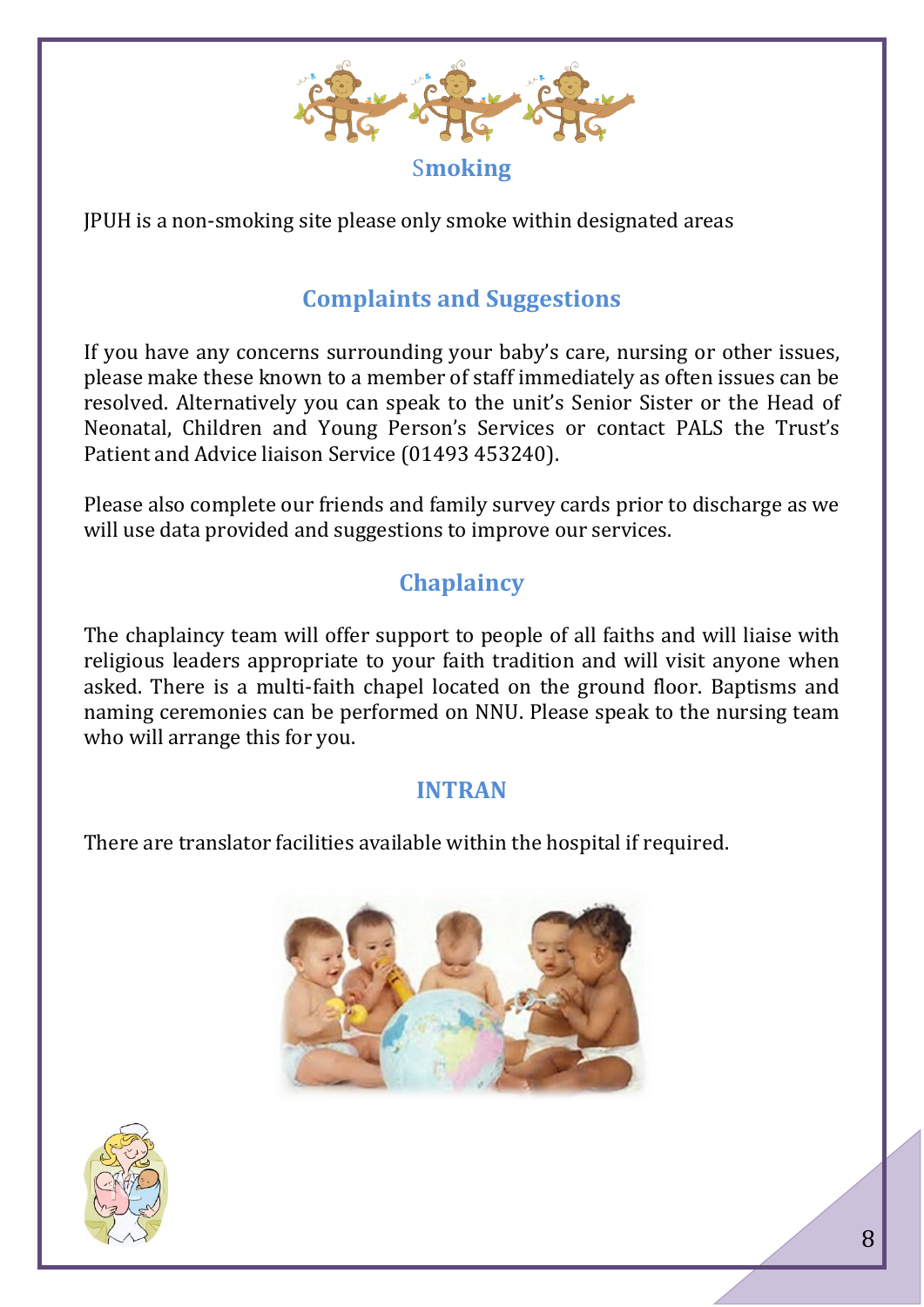

#### **Investigations, Procedures and Treatments Consent**

If your baby requires any procedures, investigations or treatment, other than routine, you will be asked to give **verbal** or sometimes **written** consent.

| <b>Routine Investigations, Procedures and Treatments</b>          |
|-------------------------------------------------------------------|
| Routine Observations of Temperature, Heart Rate, Respiratory Rate |
| and Oxygen Saturations                                            |
| <b>Administration of Vitamin K Intramuscularly</b>                |
| Routine Blood Tests i.e. Blood Sugar and Blood Gas Monitoring     |
| Infection Screen including Bloods and Lumbar Puncture             |
| <b>Insertion of Intravenous Cannula</b>                           |
| <b>Administration of Any Therapeutic Drugs</b>                    |
| Administration of Fluids via a vein to feed baby                  |
| Insertion of Naso-Gastric/Oro-Gastric Tube                        |
| <b>Newborn Blood Spot Screening</b>                               |
| X-Rays, Cranial Ultrasound (CRUSS), Electrocardiogram (ECG) and   |
| Echocardiogram (ECHO)                                             |
| <b>Expressed Breast Milk Fortifier</b>                            |
| <b>Newborn Hearing Screen (Audiology)</b>                         |
| Retinopathy of Prematurity Eye Examination                        |
| Phototherapy                                                      |
| <b>Urine Sampling</b>                                             |
| <b>Immunisations</b>                                              |
| <b>Urgent Investigations, Procedures and Treatments</b>           |
| Insertion of an Endotracheal Tube and Ventilation                 |
| <b>Cerebral Function Monitoring (CFM)</b>                         |
| <b>Commencement of Passive Cooling</b>                            |
| <b>Administration of Sedation Drugs</b>                           |
| <b>Insertion of Umbilical Lines</b>                               |
| <b>Insertion of Long Lines</b>                                    |
| Administration of Total Parenteral Nutrition                      |
| <b>Chest Drain Insertion</b>                                      |
| <b>Treatment with Blood Transfusion or Other Blood Products</b>   |

In emergency situations consent is not sought as your baby's health is paramount. In normal circumstances consent must be given by the person with legal 'parental responsibility'. The medical or nursing team will explain everything to ensure that you fully understand what you are consenting to.



*\*Not every baby will require all the Investigations, Procedures and Treatments listed. Please ask the nursing or medical team for further information regarding Investigations, Procedures and Treatments that your baby is receiving or require.*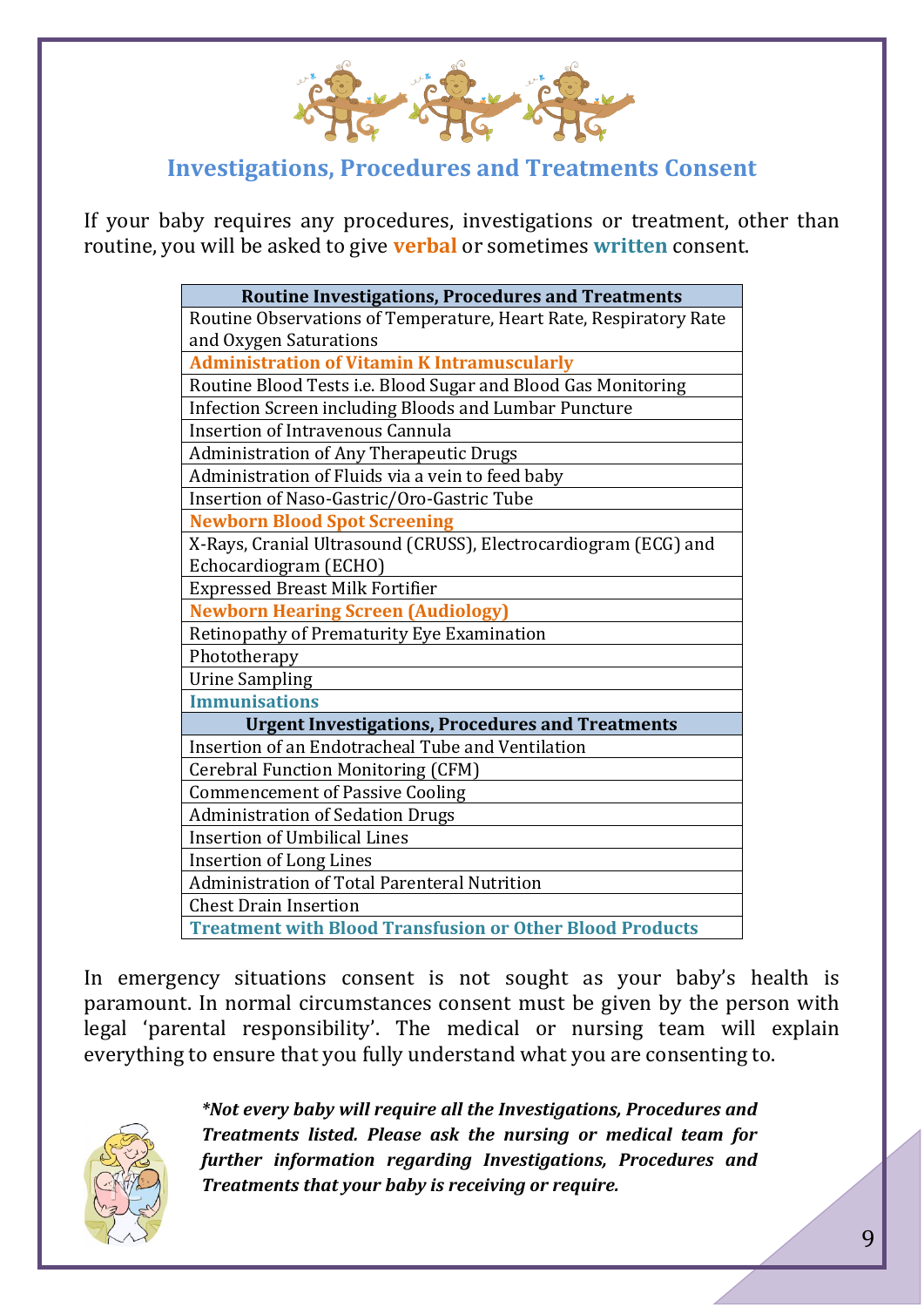

#### **Further Information on Investigations, Procedures and Treatments**

#### **Vitamin K**

Vitamin K is an essential supplement for babies because it helps to prevent bleeding which can occur, although very rarely, in the first weeks of life. The cause of this bleeding is an unpredictable blood clotting deficiency. The bleeding can be serious, lead to severe illness, handicap or even death. Babies who are at higher risk are those that are born prematurely, have had complicated deliveries, who are ill with liver disease or who suffer minor bleeds and bruising and babies whose mothers are taking anti-epileptic drugs. It is therefore recommended that all newborn babies are given Vitamin K. It is given as a single dose via an intramuscular injection in the thigh.

#### **Jaundice**

Jaundice is common in all newborn babies and especially in premature babies. It is caused by a build-up of a normal chemical in the blood called bilirubin. It is produced naturally when red blood cells are broken down by the liver. In some babies the liver is still developing and takes a while to function properly. This results in excess bilirubin in the body causing a yellow colour in the skin and the whites of the eyes. In most babies, Jaundice clears up without intervention, but if the bilirubin levels build up too high it can be serious; this is monitored closely with blood tests (SBR). If levels are too high this is then treated with phototherapy. The phototherapy light breaks down the excess bilirubin which then passes out of the baby via urine. Phototherapy involves the baby being placed under a blue light or on top of a light blanket (biliblanket). The baby is usually naked (except nappies) and eyeshades (Biliband) to protect the eyes from the light exposure.

#### **CRUSS**

CRUSS is an ultrasound scan of the brain. This test looks at the structure of the brain and the size of the inner fluid chambers (ventricles). It is used to detect any complications following a premature birth, to detect bleeding on the brain or damage of the brain tissue, to screen for congenital abnormalities and also to look for signs of infection. It is carried out at the cot side by a paediatrician or radiologist. **Please ask the medical team for further information regarding CRUSS.**

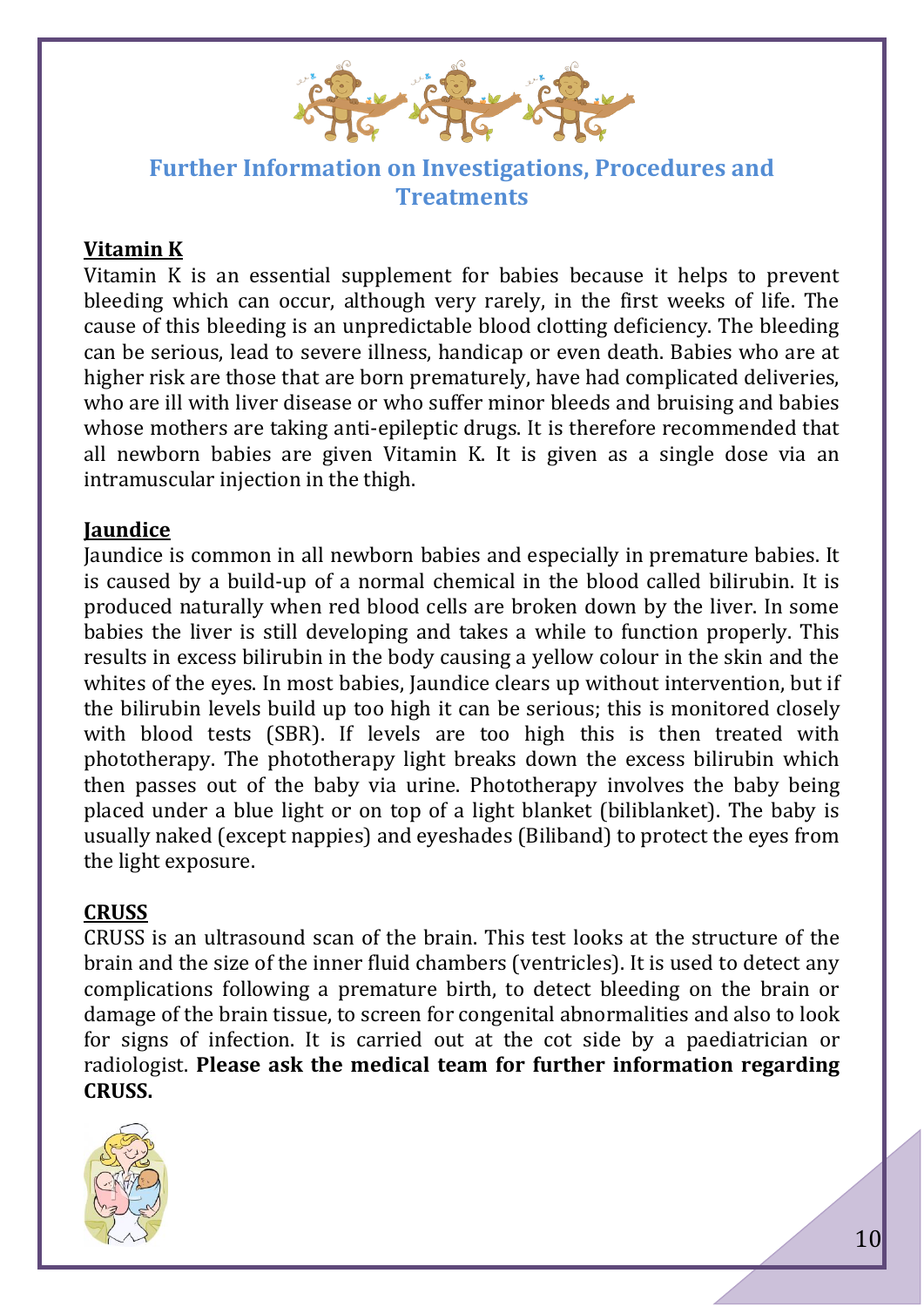

#### **ECHO and ECG**

ECHO is an ultrasound scan of the heart to help diagnose and monitor certain heart conditions by checking the structure of the heart and surrounding blood vessels, analysing how blood flows through them, and assessing the pumping chambers of the heart. It is performed at the cot side by a paediatrician **Please ask the medical team for further information regarding ECHO**.

ECG is a simple test to check the heart's rhythm and electrical activity. Sensors are attached to the skin and signals are recorded by a machine. It is performed at the cotside by a paediatrician or nurse. **Please ask the medical team for further information regarding ECG.**

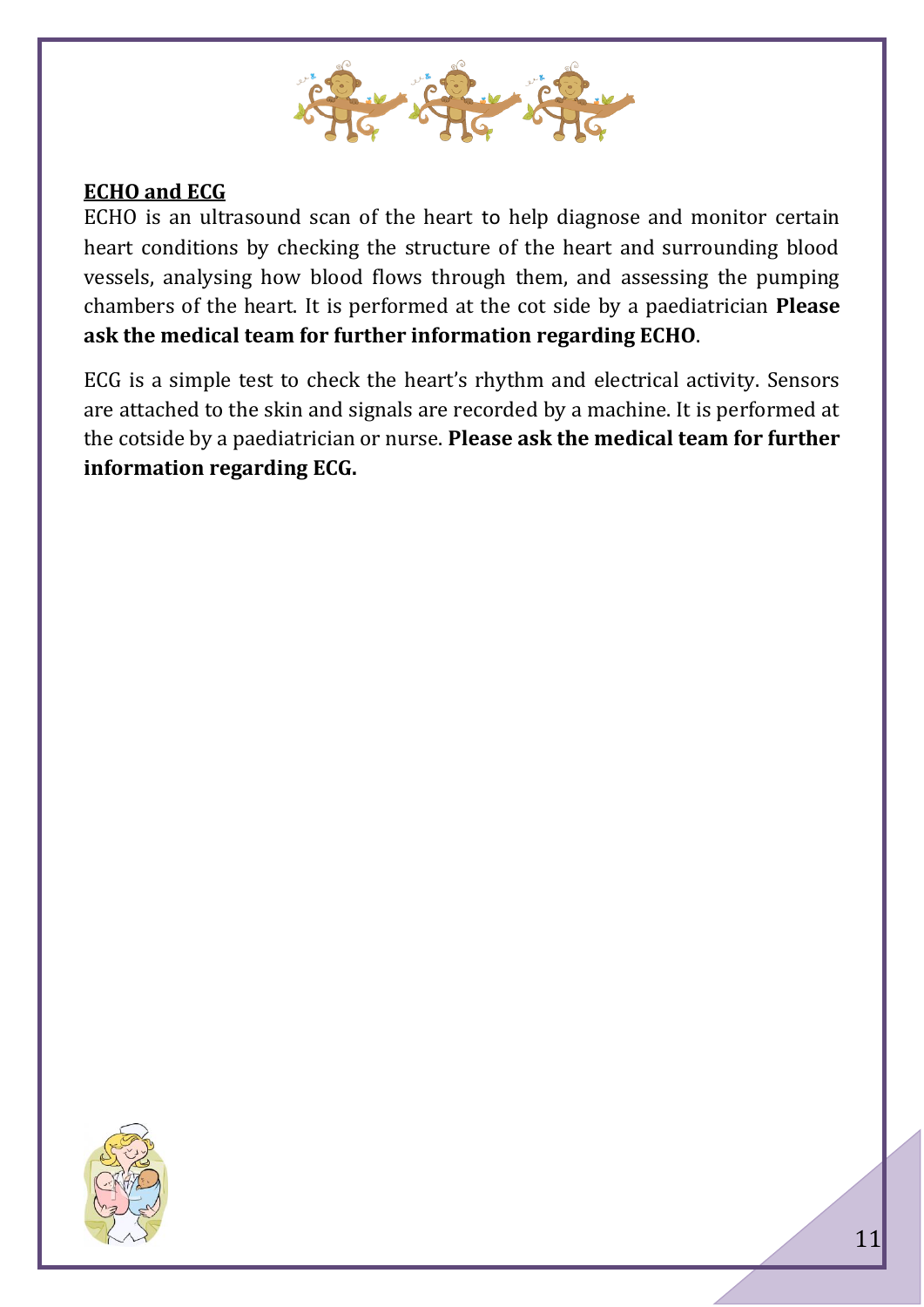

#### **Parental Involvement in Babies Care**

The neonatal team are committed to family centred care, staff will support you to adapt to being a parent with a baby in NNU. We will work with you to help you develop confidence in providing cares and comfort for your baby.





**Feeding**

 **Bathing**





# **Comfort Holding Kangaroo Care**





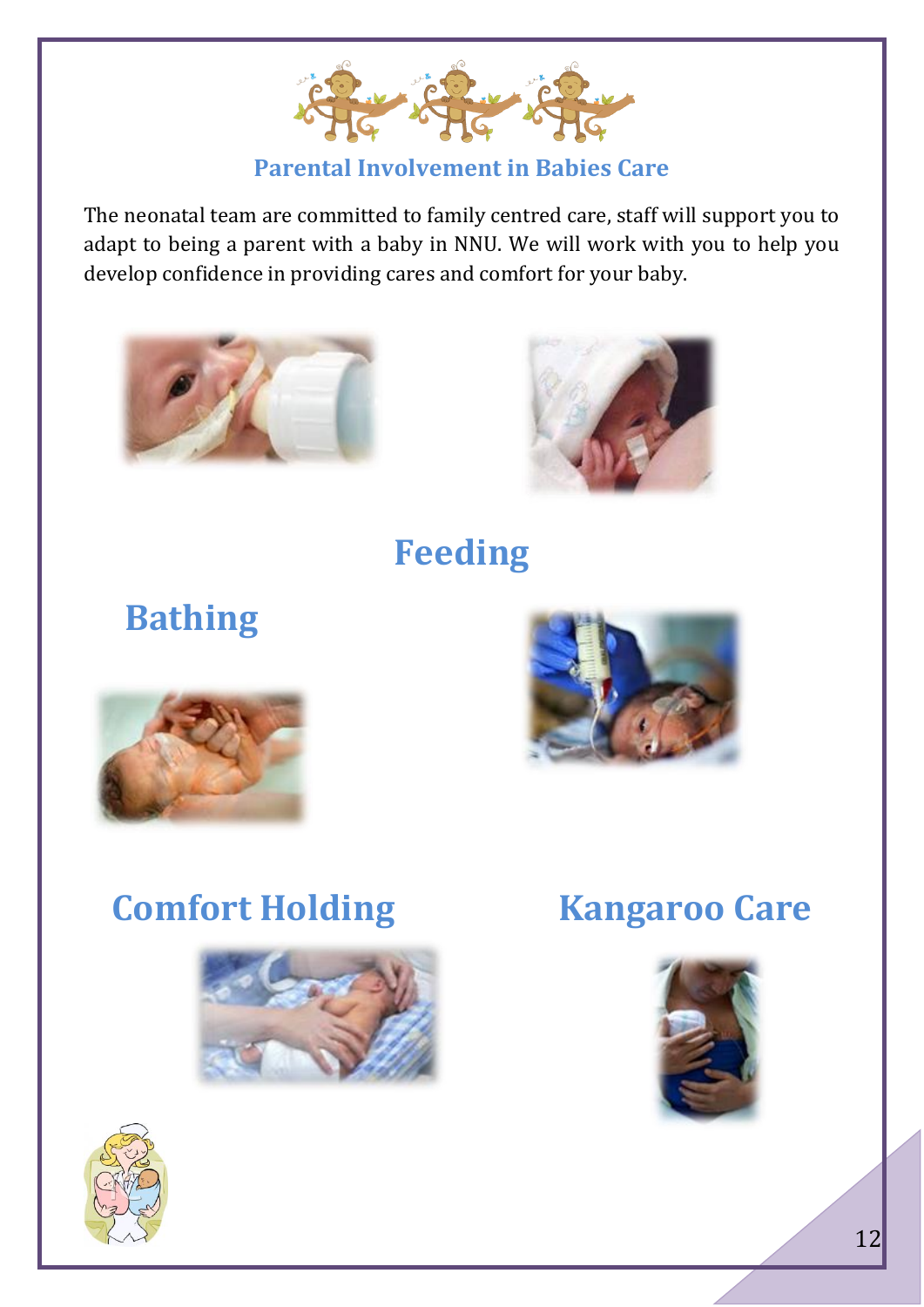

#### **Discharge Planning**

#### **Ready for home**

Before your baby is discharged home they need to be able to:

- Breathe without respiratory support \*
- Maintain their own temperature in a cot
- Be breast or bottle feeding well
- Gaining sufficient weight

\*Except nasal cannula oxygen

#### **Preparing for Home**

Going home can be an anxious time especially if your baby was premature or has been unwell. To ensure you are confident and prepared for going home, staff on the unit will provide support and guidance to ease this transition. We offer a detailed parental teaching plan and advice for post discharge such as safer sleeping. We would also recommend a resuscitation demonstration.

#### **Rooming In**

We offer parents the opportunity to stay overnight in our parents room on ward 11. This means you can stay overnight with your baby to build your confidence while the staff are still at hand to help if necessary.

#### **Neonatal Outreach Service**

We have a dedicated Neonatal Outreach Sister who will be involved in the discharge process and where necessary will provide home visits, especially to those babies born prematurely or require further nursing support.



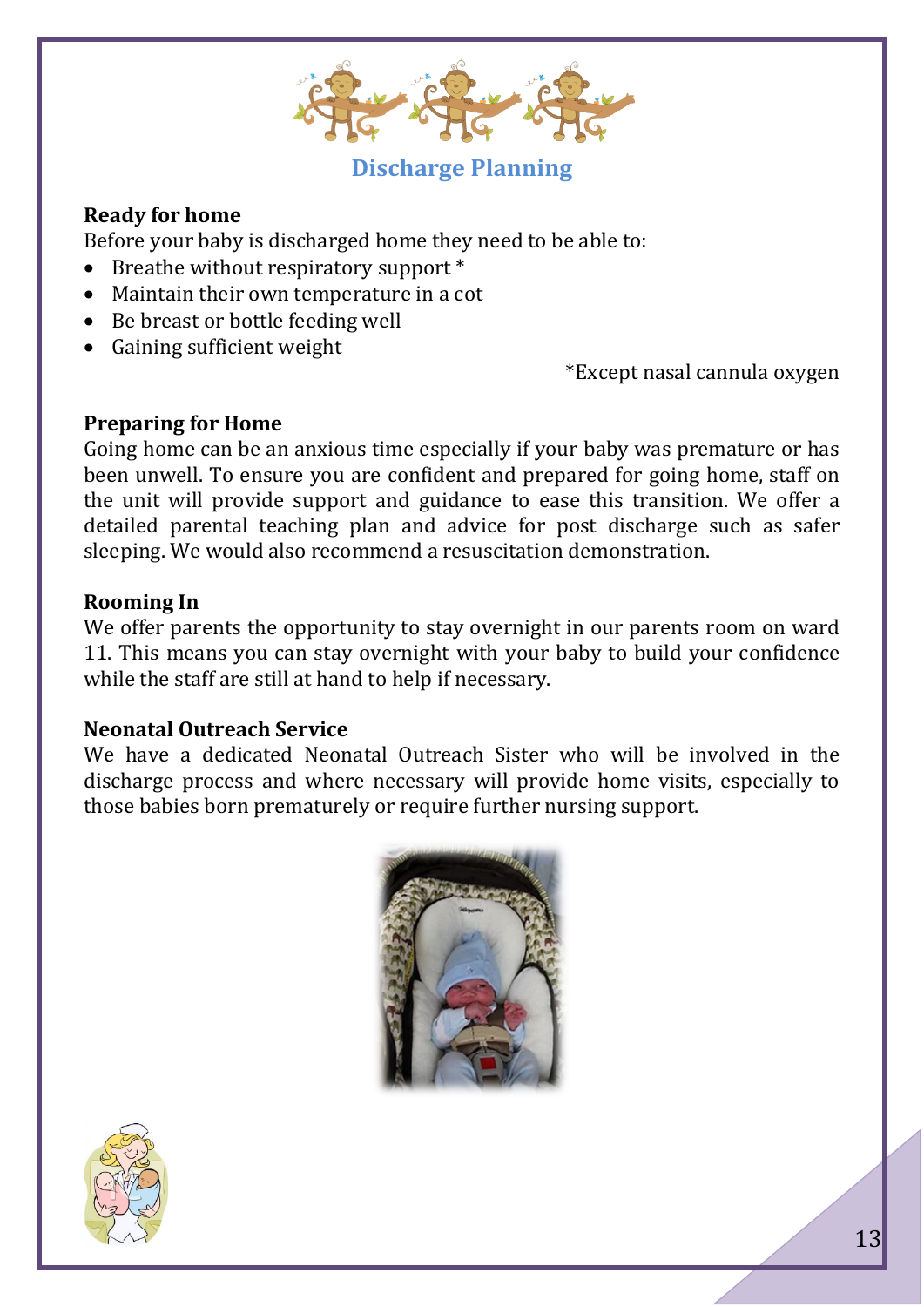

#### **A guide to recording information on your Baby's care in the neonatal unit**



 **Badger Net Database**

Your baby needs the expert care of the medical and nursing team on the neonatal unit. To help deliver the best care possible we collect information about all the babies we look after. It is a web based system which collects clinical information regarding your baby.

#### **We use the information we collect to help us:**

- Collect accurate details about the care of sick or premature babies in the neonatal unit
- Monitor neonatal care and make sure it is always up to date
- Plan and develop services for you and your baby within your area
- Produce reports that highlight areas of good practice that we can share across the region

Clinical information necessary to those staff directly involved in your baby's day to day care will be identifiable data. Clinical data required for all other purposes will be anonymised.

#### **If you require further information regarding the Badger System please ask a member of staff**

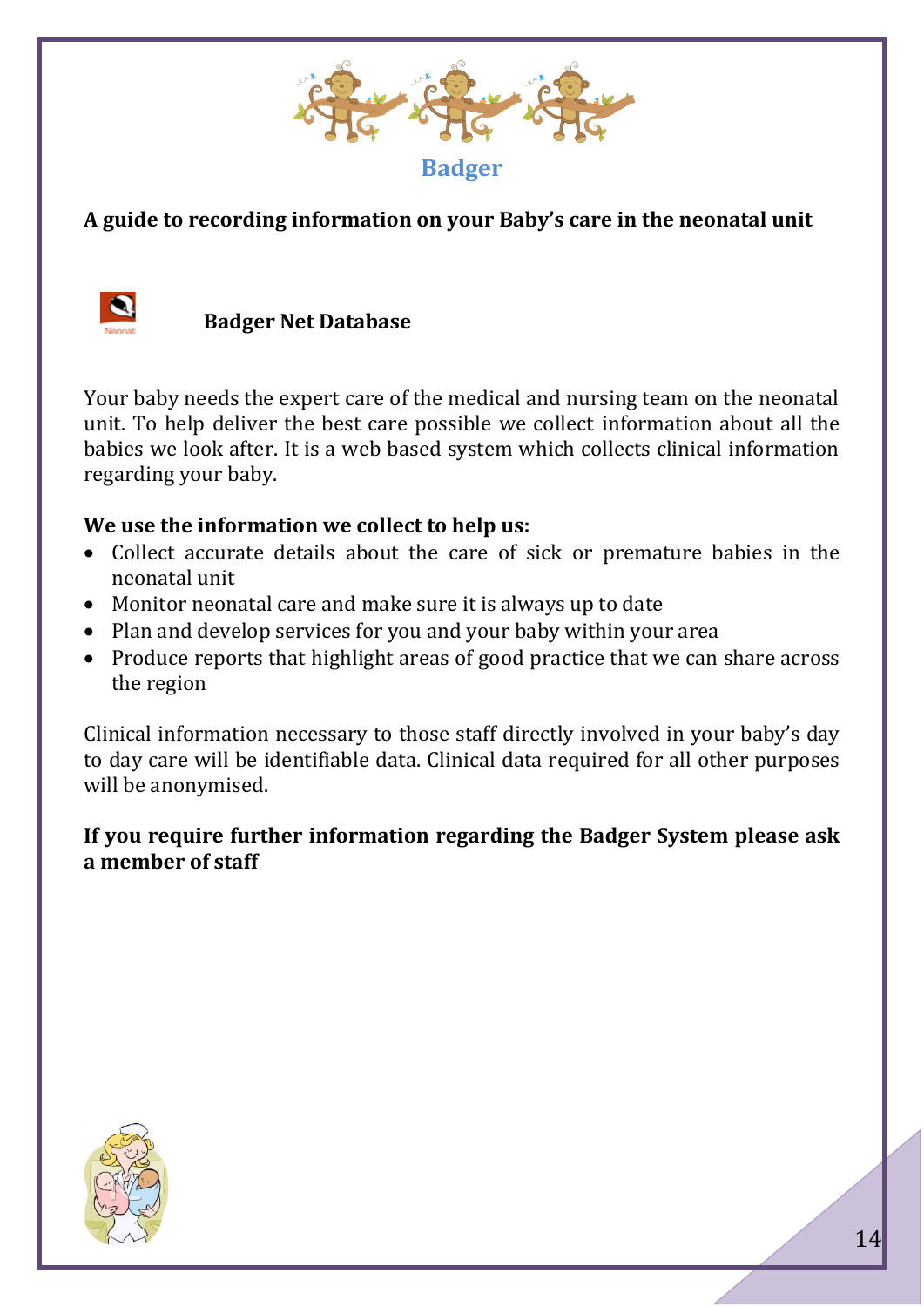

# **Unit Floor Plan**